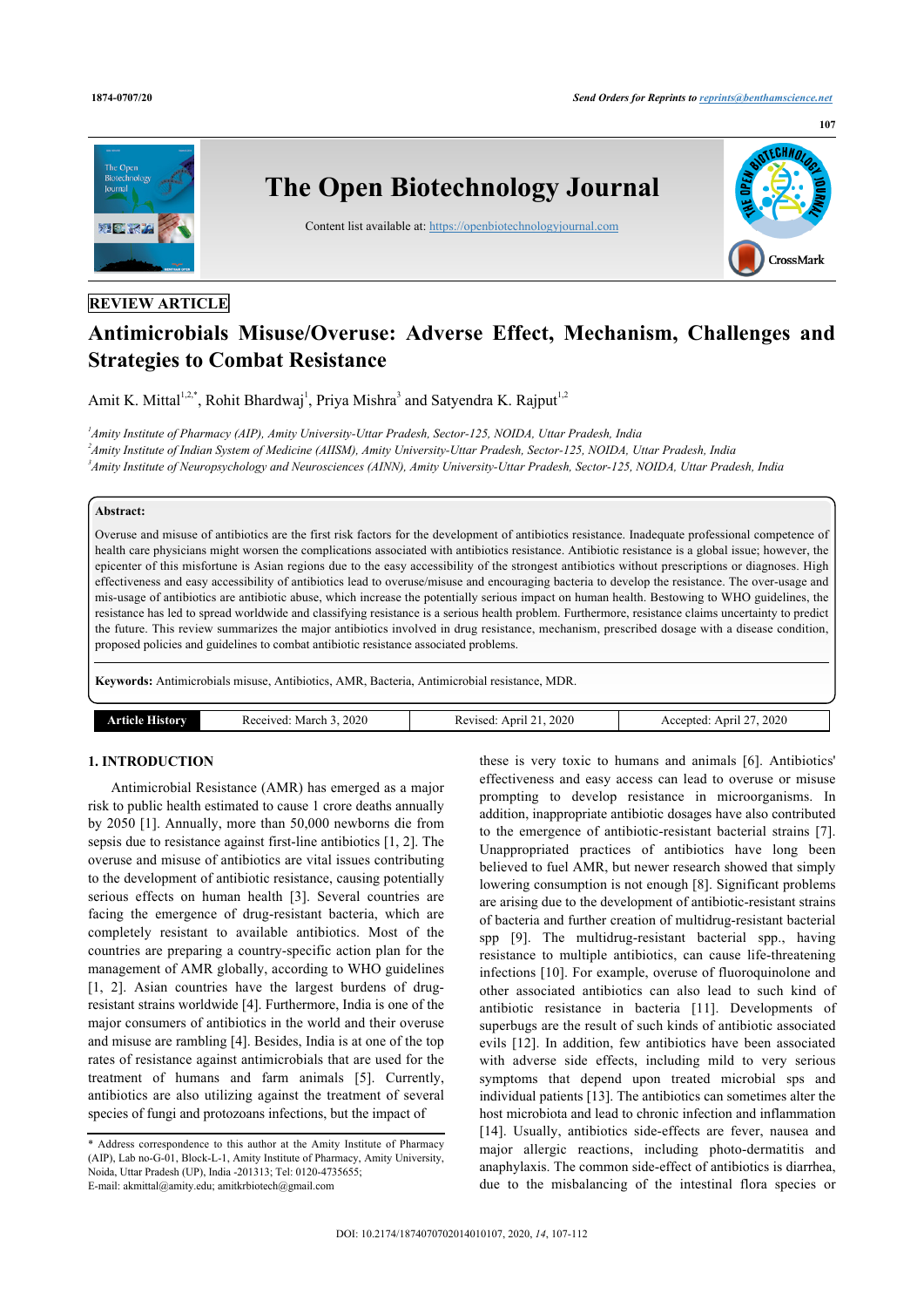overgrowth of pathogenic bacteria [[15\]](#page-4-14). Additional side-effects included the interaction with other drugs, such as the elevated risk of damage of tendon when quinolone antibiotic is given with a corticosteroid [[16\]](#page-4-15). The overuse of fluoroquinolone and other antibiotics leads to antibiotic resistance in bacteria, which might inhibit the treatment of antibiotic-resistant infections [[16\]](#page-4-15). The article summarizes the adverse effect of antibiotics, mechanisms of resistance, challenges and future strategies to combat antimicrobial resistance to manage the health care system.

### **2. ADVERSE EFFECTS OF ANTIBIOTICS**

A side effect of antibiotics is a reaction that occurs in the patients, along with the therapeutic action [\[17](#page-4-16)]. If the dosage of antibiotics is used appropriately, antibiotics are relatively safe, with very few side effects. However, these side effects can range from mild allergic reactions to severe adverse, which may be extremely variable from patient to patient and from antibiotic to antibiotic [\[18](#page-4-17)]. Moreover, many antibiotics may interfere with the individual patient's ability to tolerate and complete the course [[19\]](#page-4-18). Fewer patients having any previous allergic reaction to any kind of antibiotics are not recommended for the same. The allergic reactions may include symptoms like a skin rash and allergic reactions, called anaphylaxis, which can lead to difficulties in breath and swelling of the lips or tongue and face. Here, the common sideeffects of major antibiotics are given below [\[20](#page-4-19)].

(1) Penicillin: Rash, diarrhea, abdominal pain, nausea/ vomiting, drug fever, hypersensitivity (allergic) reactions, *etc*. [[15,](#page-4-14) [21](#page-4-20)].

(2) Cephalosporin: Diarrhea, nausea/vomiting, hypersensitivity reactions, serum sickness, *etc*.[[22\]](#page-4-21).

(3) Aminoglycosides: Nausea/vomiting, nystagmus, *etc*. [[23\]](#page-4-22).

(4) Erythromycin, azithromycin, clarithromycin: abdominal pain, diarrhea, anorexia, nausea/vomiting, taste alterations, *etc*. [[24\]](#page-4-23).

(5) Tetracycline: Nausea/vomiting, diarrhea, anorexia, abdominal pain, tooth discoloration in children < 8 years, liver toxicity, *etc*. [[25\]](#page-4-24).

(6) Quinolones ciprofloxacin (cipro), levofloxacin (levaquin), moxifloxacin (avelox), ofloxacin (floxin): nausea/vomiting, diarrhea, abdominal pain, headache, lethargy, insomnia, *etc*. [\[26](#page-4-25)].

(7) The environments, especially the water bodies, have also reported the presence of resistant organisms or their genes. Specific socio-economic and cultural factors prevalence make the containment of resistance more challenging [\[27](#page-4-26)].

# **3. COMMON MECHANISM TO DEVELOP RESIS-TANCE IN MICROORGANISM**

The key mechanisms of antimicrobial resistance include enzymatic degradation of antimicrobial produced by bacterial cells, a mutation in the antimicrobial targeting agents and prohibition of antibiotic entry inside the bacterial cells *via* membrane (Fig. **[1](#page-1-0)**). The spread of antibiotic resistance occurs through genetic material (plasmid or the bacterial chromosome) [\[28](#page-4-27), [29\]](#page-4-28).

<span id="page-1-0"></span>

**Fig. (1).** Representation of mechanisms involved in microbes resistance.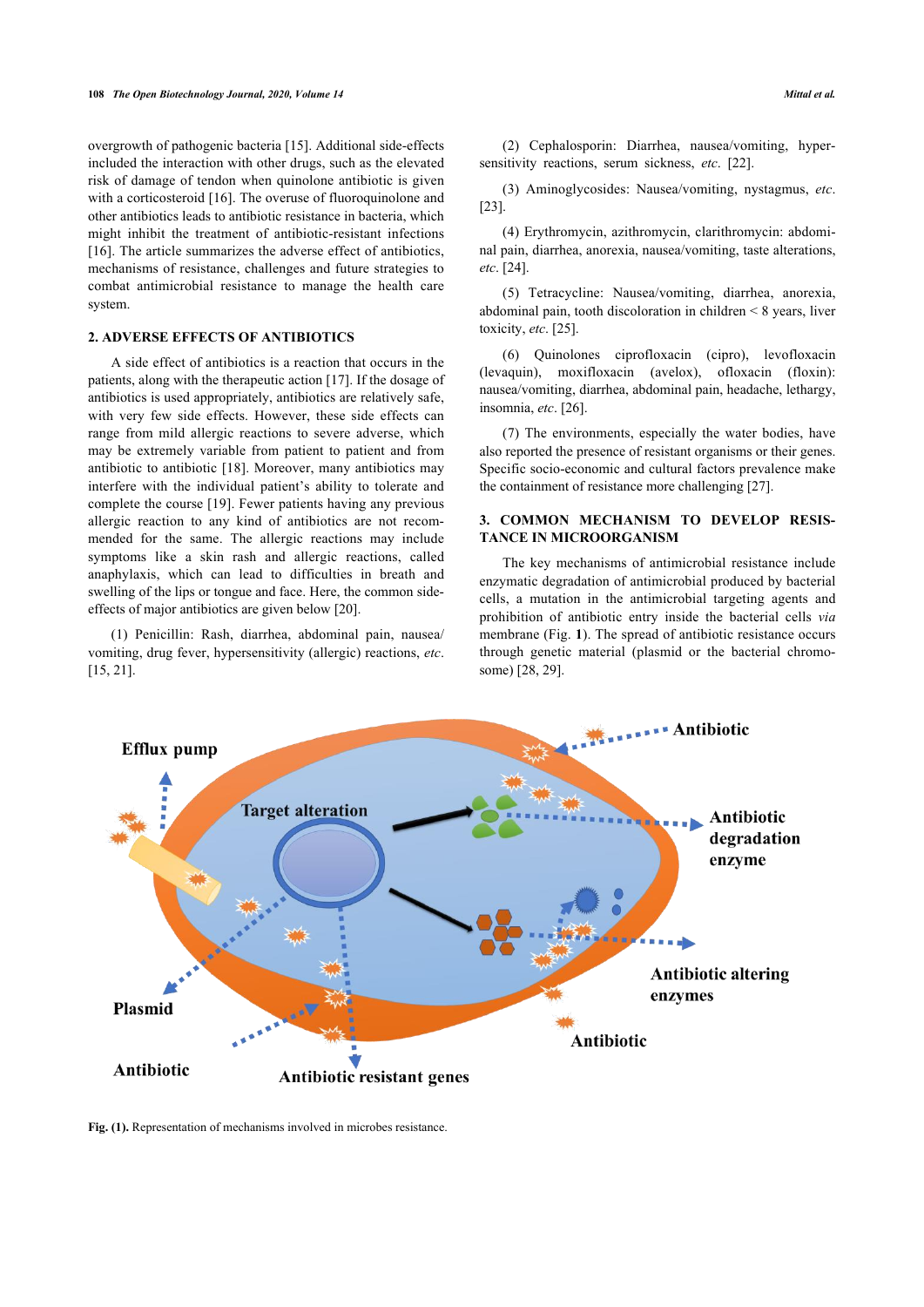# **4. ANTIBIOTIC RESISTANCE RATE IN MICRO-ORGANISM**

World Health Organization, European Centre for Disease Control and World Health Assembly highlighted the antimicrobial resistance as a major public health issue and will be a big challenge to grip for health care workers[[30](#page-4-29)]. An establishment of multi-resistant strains arises due to the production of a broad spectrum of β-lactamases using various bacterial spp. after continuous consumption and became very common [\[31\]](#page-4-30). Antimicrobial resistance is an important public health concern at the global level. However, in India, recent hospital and community based reports showed an incensement of microbial resistance[[32](#page-4-31)]. The reports showed varied resistance in different antibiotic resistance rates of various organisms along with various parts of India, as shown in Table **[1](#page-2-0)**.

# **5. CHALLENGES FOR ANTIMICROBIAL RESIS-TANCE**

AMR in the world and emergence of newer Multi-Drug Resistant (MDR) and Extreme Drug Resistance (XDR) strains pose newer diagnostic and therapeutic challenges[[33](#page-4-32)]. However, developed and developing countries are still striving to combat deep-rooted diseases such as tuberculosis, malaria and cholera pathogens, which are becoming with more drug resistant strains [\[34](#page-4-33)]. Several factors such as poverty, illiteracy, overcrowding and malnutrition further contribute to such kind of situation[[35](#page-4-34)]. Lower healthcare professional to patient ratios is also involved for such kind of concern.

### **6. CASE STUDIES OF RESISTANCE DEVELOPMENT AND AFFECTING FACTORS**

1. A study published by the Indian Council of Medical Research (ICMR) has found antibiotic resistant organisms of the digestive tracts in about 66% of the Indian population. The study was performed on 207 individuals with an analysis of stool samples, who had not taken any antibiotic from at least last month. Individuals selected were not suffering from any chronic illness. Isolates taken from 139 out of these 207 individuals were found to be resistant to one or more types of antibiotic classes. The maximum resistance rate was seen for cephalosporin (60%) and fluoroquinolones (41.5%) [[36\]](#page-4-35).

#### <span id="page-2-0"></span>**Table 1. List of some common well-reported cases of antibiotics resistance rate in India.**

| Location                                                  | <b>Isolates</b>                                                                                           | Organism                                                                                                                                             | Resistance rate (%)                                                                                                                                                                                         |
|-----------------------------------------------------------|-----------------------------------------------------------------------------------------------------------|------------------------------------------------------------------------------------------------------------------------------------------------------|-------------------------------------------------------------------------------------------------------------------------------------------------------------------------------------------------------------|
| Sikkim (2011)                                             | 291 clinical Ssecimens, 196 carrier<br>screening nasal samples                                            | Methicillin-Resistant<br>Staphylococcus aureus (MRSA)                                                                                                | 38.14 in clinical specimens, 20.92 in nasal samples                                                                                                                                                         |
| Tertiary trauma<br>Center of AIIMS,<br>New Delhi (2011)   | 3,984 clinical<br>specimens                                                                               | Gram-negative<br>Pseudomonas, Acinetobactor,<br>Klebsiella, E.coli, Enterobacter sp.<br>Gram-positive S. aureus,<br>Coagulase negative staphylococci | Overall resistance of gram-negative organisms was 50<br>against carbapenems, 66 aminoglycosides, 76<br>Fluoroquinolones, 88 third generation cephalosporins                                                 |
| CMC Vellore,<br>various centers<br>across India<br>(2010) | 176 clinical<br>specimens                                                                                 | P. aeruginosa                                                                                                                                        | Among the 61 P. aeruginosa isolates, resistance to<br>carbapenem was 42.6.                                                                                                                                  |
| Puducherry<br>(2010)                                      | 31 clinical samples                                                                                       | K. pneumoniae                                                                                                                                        | 93.55 multiple drug resistant and ESBL producer                                                                                                                                                             |
| Mangalore (2010)                                          | 83 Community-associated<br>methicillin resistant<br>Staphylococcus aureus (CA-<br>MRSA) clinical isolates | CA-MRS strains                                                                                                                                       | 92.8 were resistant to penicillin, 31.32 to erythromycin                                                                                                                                                    |
| Lok Nayak<br>Hospital, New<br>Delhi<br>(2010)             | 83 isolates from<br>OPD cases of pyoderma                                                                 | <b>CA-MRSA</b>                                                                                                                                       | 9.6                                                                                                                                                                                                         |
| Mangalore (2010)                                          | 180 clinical samples                                                                                      | Enterococcal strains                                                                                                                                 | 16.67 to 42.86 to aminoglycosides                                                                                                                                                                           |
| Nagpur (2009)                                             | 1300 nasopharyngeal swabs from<br>school children                                                         | <b>MRSA</b>                                                                                                                                          | 4.16                                                                                                                                                                                                        |
| Puducherry<br>(2008)                                      | 261 clinical isolates                                                                                     |                                                                                                                                                      | 72.34 of Staphylococcus aureus resistant to oxacillin                                                                                                                                                       |
| Lucknow (2007)                                            | 2995 blood<br>samples                                                                                     | Klebsiella spp., Staphylococcus<br>isolates                                                                                                          | Extended-spectrum beta-lactamases (ESBL) producing<br>Klebsiella spp. were 98.28 resistant to ampicillin,<br>ticarcillin and piperacillin. Monobactam and<br>cephalosporin resistance was also higher (>60) |
| Kolkata (2007)                                            | 284 clinical isolates                                                                                     | Metallo-beta-lactamase (MBL)<br>producing bacteria                                                                                                   | 43.3 were resistant to at least seven antibiotics<br>(ampicillin, amoxicillin, cephalexin, ciprofloxacin,<br>cotrimaxazole, erythromycin, gentamycin)                                                       |
| MVIDH, Delhi<br>(2007)                                    | 9858 stool samples                                                                                        | V. cholera                                                                                                                                           | 96 to furazolidone, cotrimoxazole and nalidixic acid                                                                                                                                                        |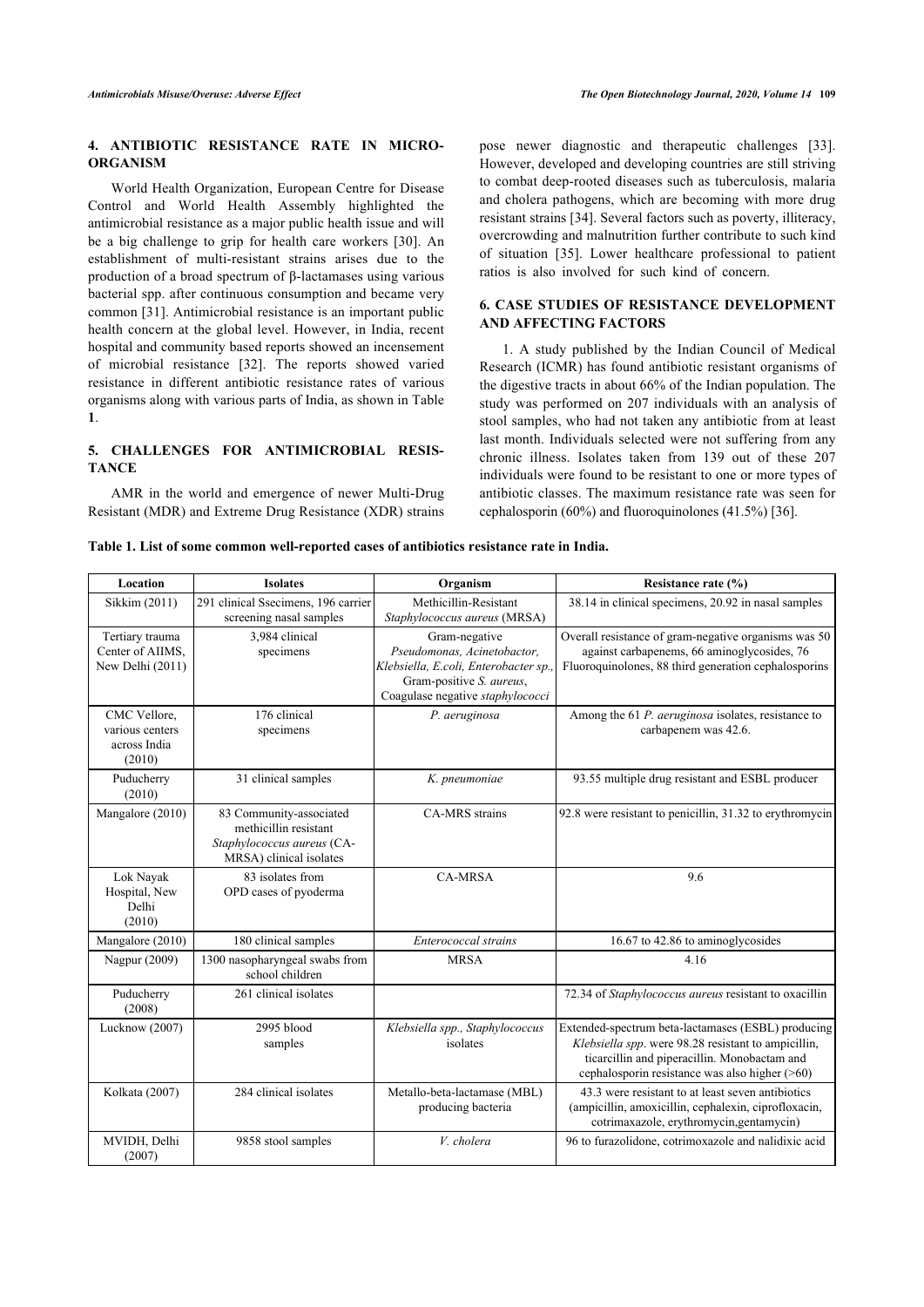2. A group of All India Institute of Medical Science (AIIMS), New Delhi, India researcher analyzed the water samples from seven different places in Delhi NCR regions along with the river, including its entry and exit points in the city, 35 bore wells and water percolating through waste. They found the concentration of dissolved drugs/antibiotics in the river water increased at an exit point rather than an entry point into the city. This case story concludes that either stopping or recommended use of the drugs/antibiotics by humans, animals and proper disposal method needs to be recommended to save the environment and welfare [\[37](#page-4-36)].

#### **7. ANTIBIOTIC DOSE RECOMMENDED**

Resistances against various classes of antibiotics were detected among various parts of the world [\[38](#page-4-37)]. However, the main reasons for this situation are either antibiotic doses not used under prescription or with proper treatment duration [[18](#page-4-17), [38,](#page-4-37) [39](#page-5-0)]. Increasing antimicrobial resistance is now a worldwide problem, compounded by the lack of development of new antimicrobial medicines [[40\]](#page-5-1). Penicillin medication is used to treat several kinds of bacterial infections. It is also used for the treatment of a number of infections like pneumonia, bronchitis, gonorrhea and infections of the ears, nose, throat, urinary tract and skin[[41\]](#page-5-2). Such type of treatments led to develop a resistance and side-effects against the penicillin class of drugs, when un-appropriate doses are given with no medical healthcare supervision/guidance [[42](#page-5-3)]. The antibiotic should be prescribed only in case of bacterial infections, when the symptoms are severe, high risk of complications, and infection is not resolving [\[43\]](#page-5-4). Furthermore, in the case of severe infections, combinations therapy of antibiotics should be followed to achieve the synergistic effect of antibiotics at a lower dose under medical supervision.

# **8. GUIDELINES TO FOLLOW ANTIBIOTICS PRE-SCRIPTION**

To prevent the development of antibiotic resistance, it is important to use antibiotics in the right way, to use the right drug with the right dose, at the right time for the right duration as per disease condition after diagnosis [[44\]](#page-5-5). Prescribe the drug only where necessary, and consider benefits versus risks according to patient. The dosage should be prescribed carefully and be followed by manufacturer's instructions[[45\]](#page-5-6). The manufacture recommended doses are determined using clinical trial studies and assume one dose fits all [[46\]](#page-5-7). The newer drugs are launched and necessary to review the patient to assess for effect, side-effects (Adverse Event; AE and Serious Adverse Events; SAE) and the need to continue [\[47](#page-5-8)].

# **9. PRECAUTIONS DURING ANTIBIOTICS UTILI-ZATION**

1. Antibiotics are life-saving drugs, should be used safely and effectively [\[48](#page-5-9)]. During the entire course of any prescribed antibiotic, complete the course so that it can be fully effective and does not induce resistance[[49](#page-5-10)]. It is required that necessary precautions should be taken by health care professionals to minimize the unnecessary prescribing and overprescribing of antibiotics [\[48,](#page-5-9) [50\]](#page-5-11). Many antibiotics such as amoxicillin, ampicillin, cephalosporin, *etc*. cause mild side

effects such as diarrhea and abdominal pain, and need to be prescribed with appropriate stomach care supplement or probiotics [\[51\]](#page-5-12). It is recommended that, the prescribed treatment should be continuous, the side-effects of medicine may occur and subside gradually after a few days [[52\]](#page-5-13). Try to practice good hygiene and use appropriate infection control procedures. Additional precautions should be taken for patients or suspected to be infected or colonized with highly infectious pathogens [\[53\]](#page-5-14). The usage of combination therapy would provide prevention against drug-resistant bacterial strains [[54\]](#page-5-15).

# **10. GOVERNMENT INITIATIVE POLICIES TO CONTROL ANTIBIOTICS RESISTANCE**

(1) To prevent the misuse of important antibiotics, the Central Drugs Standard Control Organization (CDSCO), Govt of India has implemented Schedule H1 in India [\[55](#page-5-16)].

(2) Implementation of the National Health Policy, 2017 to public health and creating the awareness [[56\]](#page-5-17).

(3) Hospital infection control and prevention program [\[57](#page-5-18)].

(4) The regulation of antimicrobial's sale [\[58](#page-5-19)].

(5) Training program to control antibiotic usage [[59\]](#page-5-20).

(6) An establishment of the National Centre for Disease Control (NCDC) [[60\]](#page-5-21).

(7) Antimicrobial stewardship (AMS) to prevent the emergence of antimicrobial resistance and decrease preventable healthcare-associated infections [[61\]](#page-5-22).

# **11. POSSIBLE STRATEGIES TO COMBAT THE PROBLEM ASSOCIATED WITH ANTIBIOTICS RESISTANCE**

Followings strategies can be followed

(1) Understanding the emergence and spread of antibiotics resistance and key factors influencing it [\[62](#page-5-23) - [65\]](#page-5-24).

(2). Establishing a nationwide well-coordinated antibiotics program with well-defined and interlinked responsibilities and functions of different arms of the program [\[66](#page-5-25) - [70\]](#page-5-26).

(3) Rationalizing the usage of available antibiotics [[38,](#page-4-37) [71](#page-5-27)].

(4) Reducing the antibiotic selection pressures by appropriate control measures [\[72](#page-5-28)].

(5) Promotion of discovery of newer and effective antibiotics based on current knowledge of resistance mechanisms [\[73](#page-5-29) - [75\]](#page-5-30).

(6) Rapid and accurate diagnosis of infections and infectious diseases [\[76](#page-5-31), [77\]](#page-5-32).

(7) Prescribe multiple antibiotics to achieve a synergistic effect at a lower dose.

#### **CONCLUSION AND FUTURE PROSPECTS**

AMR has increased the burden worldwide in pathogenic microbes, leading to the spread of microbial resistance across the globe. However, appropriate usage of respective antibiotics is the only way to prolonging life. A novel class of antibiotics needs to be discovered and introduced for better safety against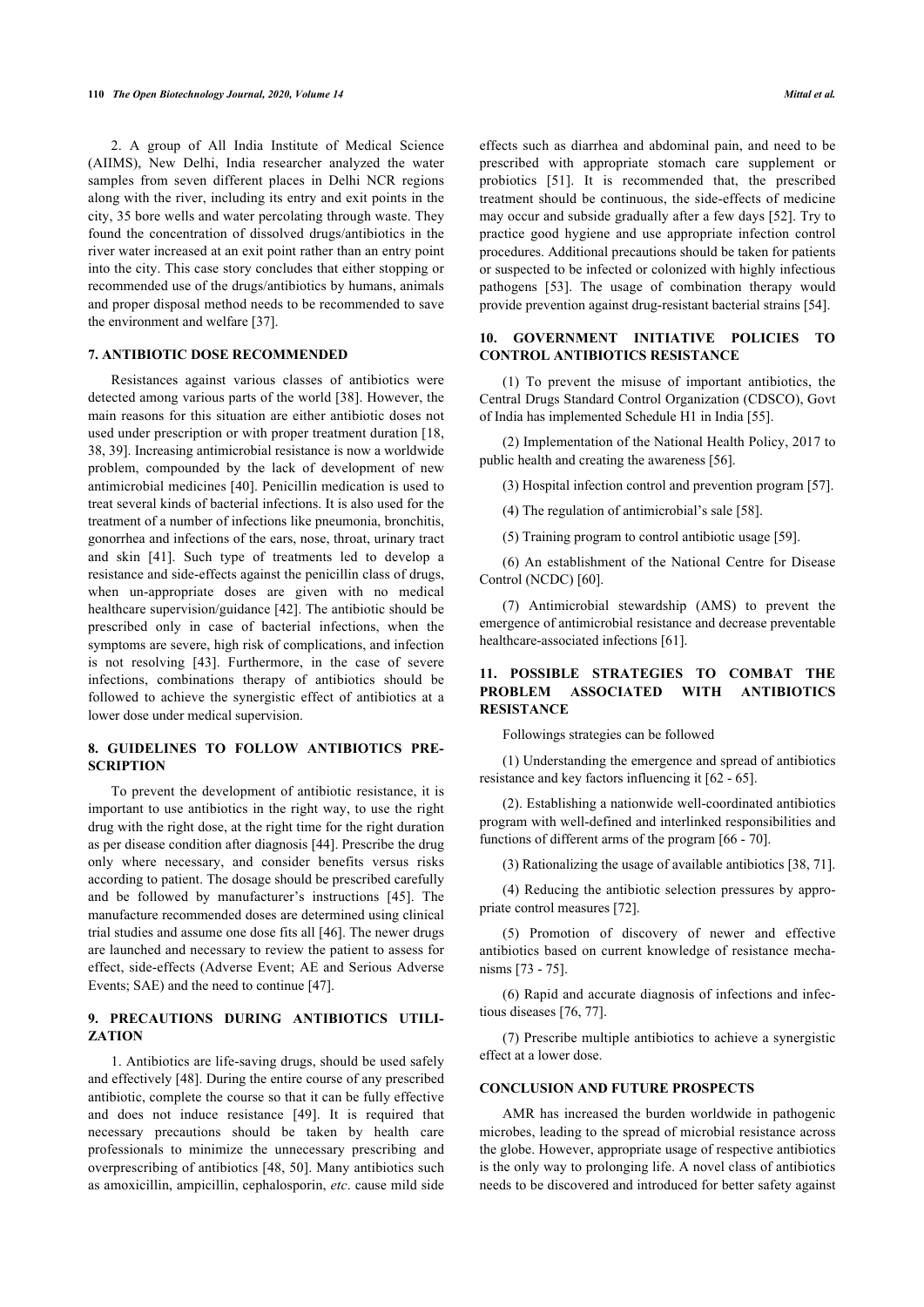<span id="page-4-16"></span>severe microbial infection against drug-resistant species. Furthermore, novel molecular tools and diagnostics methods need to be explored to inhibit and develop the resistance in microbes. Additionally, the interaction of antibiotics with others should be studied in the laboratory to investigate the synergistic and antagonistic effects of antibiotics.

#### <span id="page-4-18"></span><span id="page-4-17"></span>**FUNDING**

None.

#### <span id="page-4-19"></span>**CONFLICT OF INTEREST**

The author declares no conflict of interest, financial or otherwise.

## <span id="page-4-20"></span>**ACKNOWLEDGEMENTS**

<span id="page-4-21"></span>The authors greatly acknowledge Amity University, Noida, Uttar Pradesh, India, for providing the infrastructural support and opportunity to write this review.

#### <span id="page-4-22"></span><span id="page-4-0"></span>**REFERENCES**

- [1] Dixit A, Kumar N, Kumar S, Trigun V. Antimicrobial resistance: Progress in the decade since emergence of New Delhi metallo-βlactamase in India. Soc Med (Soc Med Publ Group) 2019; 44(1): 4.
- <span id="page-4-24"></span><span id="page-4-23"></span><span id="page-4-1"></span>[2] Sidjabat H, Nimmo GR, Walsh TR, *et al.* Carbapenem resistance in Klebsiella pneumoniae due to the New Delhi Metallo-β-lactamase. Clin Infect Dis 2011; 52(4): 481-4.
	- [\[http://dx.doi.org/10.1093/cid/ciq178\]](http://dx.doi.org/10.1093/cid/ciq178) [PMID: [21258100](http://www.ncbi.nlm.nih.gov/pubmed/21258100)]
- <span id="page-4-26"></span><span id="page-4-25"></span><span id="page-4-2"></span>[3] de Carvalho CC, Caramujo MJ. Ancient procedures for the high-tech World: health benefits and antimicrobial compounds from the Mediterranean Empires. Open Biotechnol J 2008; 2(1) [\[http://dx.doi.org/10.2174/1874070700802010235\]](http://dx.doi.org/10.2174/1874070700802010235)
- <span id="page-4-27"></span><span id="page-4-3"></span>[4] Porter G, Grills N. Medication misuse in India: A major public health issue in India. J Public Health (Oxf) 2016; 38(2): e150-7. [\[http://dx.doi.org/10.1093/pubmed/fdv072\]](http://dx.doi.org/10.1093/pubmed/fdv072) [PMID: [26060236](http://www.ncbi.nlm.nih.gov/pubmed/26060236)]
- <span id="page-4-28"></span><span id="page-4-4"></span>[5] Van Boeckel TP, Brower C, Gilbert M, *et al.* Global trends in antimicrobial use in food animals. Proc Natl Acad Sci USA 2015; 112(18): 5649-54. [\[http://dx.doi.org/10.1073/pnas.1503141112\]](http://dx.doi.org/10.1073/pnas.1503141112) [PMID: [25792457](http://www.ncbi.nlm.nih.gov/pubmed/25792457)]
- <span id="page-4-29"></span><span id="page-4-5"></span>[6] Waksman SA. The role of antibiotics in nature. Perspect Biol Med  $1961: 4(3): 271-87$
- <span id="page-4-6"></span>[\[http://dx.doi.org/10.1353/pbm.1961.0001](http://dx.doi.org/10.1353/pbm.1961.0001)] [7] Lewis R. The rise of antibiotic-resistant infections. FDA consumer
- <span id="page-4-30"></span><span id="page-4-7"></span>magazine 1995; 29(1) [8] Cunha CB. Antimicrobial stewardship programs: Principles and
- practice. Med Clin North Am 2018; 102(5): 797-803. [\[http://dx.doi.org/10.1016/j.mcna.2018.04.003\]](http://dx.doi.org/10.1016/j.mcna.2018.04.003) [PMID: [30126571](http://www.ncbi.nlm.nih.gov/pubmed/30126571)]
- <span id="page-4-31"></span><span id="page-4-8"></span>[9] Magiorakos AP, Srinivasan A, Carey RB, *et al.* Multidrug-resistant, extensively drug-resistant and pandrug-resistant bacteria: An international expert proposal for interim standard definitions for acquired resistance. Clin Microbiol Infect 2012; 18(3): 268-81.<br>
[http://dx.doi.org/10.1111/i.1469-0691.2011.03570.x] [PMID:  $[http://dx.doi.org/10.1111/j.1469-0691.2011.03570.x]$ [21793988\]](http://www.ncbi.nlm.nih.gov/pubmed/21793988)
- <span id="page-4-32"></span><span id="page-4-9"></span>[10] Bassetti M, Righi E. Multidrug-resistant bacteria: what is the threat? ASH Education Program Book 2013; 2013(1): 428-32.
- <span id="page-4-33"></span><span id="page-4-10"></span>Fair RJ. Tor Y. Antibiotics and bacterial resistance in the  $21<sup>st</sup>$  century. Perspectives in medicinal chemistry 2014.
- <span id="page-4-11"></span>[12] Alpert PT. Superbugs: antibiotic resistance is becoming a major public health concern. Home Health Care Manage Pract 2017; 29(2): 130-3. [\[http://dx.doi.org/10.1177/1084822316659285](http://dx.doi.org/10.1177/1084822316659285)]
- <span id="page-4-34"></span><span id="page-4-12"></span>[13] Török E, Moran E, Cooke F. Oxford handbook of infectious diseases and microbiology. Oxford University Press 2016. [\[http://dx.doi.org/10.1093/med/9780199671328.001.0001\]](http://dx.doi.org/10.1093/med/9780199671328.001.0001)
- <span id="page-4-35"></span><span id="page-4-13"></span>[14] Langdon A, Crook N, Dantas G. The effects of antibiotics on the microbiome throughout development and alternative approaches for therapeutic modulation. Genome Med 2016; 8(1): 39. [\[http://dx.doi.org/10.1186/s13073-016-0294-z\]](http://dx.doi.org/10.1186/s13073-016-0294-z) [PMID: [27074706\]](http://www.ncbi.nlm.nih.gov/pubmed/27074706)
- <span id="page-4-36"></span><span id="page-4-14"></span>[15] Bhattacharya S. The facts about penicillin allergy: a review. J Adv Pharm Technol Res 2010; 1(1): 11-7. [PMID: [22247826](http://www.ncbi.nlm.nih.gov/pubmed/22247826)]
- <span id="page-4-37"></span><span id="page-4-15"></span>[16] Lewis T, Cook J. Fluoroquinolones and tendinopathy: A guide for

athletes and sports clinicians and a systematic review of the literature. J Athl Train 2014; 49(3): 422-7.

- [\[http://dx.doi.org/10.4085/1062-6050-49.2.09](http://dx.doi.org/10.4085/1062-6050-49.2.09)] [PMID: [24762232\]](http://www.ncbi.nlm.nih.gov/pubmed/24762232)
- [17] Heta S, Robo I. The side effects of the most commonly used group of antibiotics in periodontal treatments. Med Sci (Basel) 2018; 6(1): 6. [\[http://dx.doi.org/10.3390/medsci6010006\]](http://dx.doi.org/10.3390/medsci6010006) [PMID: [30720776](http://www.ncbi.nlm.nih.gov/pubmed/30720776)]
- [18] Thong BYH. Update on the management of antibiotic allergy. Allergy Asthma Immunol Res 2010; 2(2): 77-86. [\[http://dx.doi.org/10.4168/aair.2010.2.2.77\]](http://dx.doi.org/10.4168/aair.2010.2.2.77) [PMID: [20358021\]](http://www.ncbi.nlm.nih.gov/pubmed/20358021)
- [19] Saradamma RD, Higginbotham N, Nichter M. Social factors influencing the acquisition of antibiotics without prescription in Kerala State, south India. Soc Sci Med 2000; 50(6): 891-903. [\[http://dx.doi.org/10.1016/S0277-9536\(99\)00380-9](http://dx.doi.org/10.1016/S0277-9536(99)00380-9)] [PMID: [10695985\]](http://www.ncbi.nlm.nih.gov/pubmed/10695985)
- [20] Warrington RJ, McPhillips S. Independent anaphylaxis to cefazolin without allergy to other β-lactam antibiotics. J Allergy Clin Immunol 1996; 98(2): 460-2.
- [\[http://dx.doi.org/10.1016/S0091-6749\(96\)70171-9\]](http://dx.doi.org/10.1016/S0091-6749(96)70171-9) [PMID: [8757224\]](http://www.ncbi.nlm.nih.gov/pubmed/8757224) [21] Golembiewski JA. Allergic reactions to drugs: Implications for perioperative care. J Perianesth Nurs 2002; 17(6): 393-8.
- [\[http://dx.doi.org/10.1053/jpan.2002.36669\]](http://dx.doi.org/10.1053/jpan.2002.36669) [PMID: [12476405](http://www.ncbi.nlm.nih.gov/pubmed/12476405)] [22] Mitropoulos IF, Rotschafer JC, Rodvold KA. Adverse events
- associated with the use of oral cephalosporins/cephems. Diagn Microbiol Infect Dis 2007; 57(3)(Suppl.): 67S-76S. [\[http://dx.doi.org/10.1016/j.diagmicrobio.2006.12.002\]](http://dx.doi.org/10.1016/j.diagmicrobio.2006.12.002) [PMID: [17292575\]](http://www.ncbi.nlm.nih.gov/pubmed/17292575)
- [23] Gregory D, Hirschmann JV. Prudent use of the aminoglycosides. Postgrad Med 1978; 64(3): 97-102, 104.
- [\[http://dx.doi.org/10.1080/00325481.1978.11714923\]](http://dx.doi.org/10.1080/00325481.1978.11714923) [PMID: [704499\]](http://www.ncbi.nlm.nih.gov/pubmed/704499) [24] Shoukath U, Khatoon F, Mahveen S, Uddin MN. Iatrogenic Disease. Asian J Pharm Res 2018.
- [25] Greer ND. Tigecycline (Tygacil): the first in the glycylcycline class of antibiotics. In: Baylor University Medical Center Proceedings. Taylor and Francis 2006; 19: pp. (2)155-61.
- [26] Tribble DR. Antibiotic therapy for acute watery diarrhea and dysentery. Military medicine 2017; 182(suppl\_2): 17-25.
- [27] Taneja N, Sharma M. Antimicrobial resistance in the environment: The Indian scenario. Indian J Med Res 2019; 149(2): 119-28. [\[http://dx.doi.org/10.4103/ijmr.IJMR\\_331\\_18](http://dx.doi.org/10.4103/ijmr.IJMR_331_18)] [PMID: [31219076\]](http://www.ncbi.nlm.nih.gov/pubmed/31219076)
- [28] Naguib MM, El-Gendy AO, Khairalla AS. Microbial diversity of mer operon genes and their potential rules in mercury bioremediation and resistance. Open Biotechnol J 2018; 12(1) [\[http://dx.doi.org/10.2174/1874070701812010056\]](http://dx.doi.org/10.2174/1874070701812010056)
- [29] Pitton JS. Mechanisms of bacterial resistance to antibiotics. Ergebnisse der Physiologie Reviews of Physiology. Berlin, Heidelberg: Springer 1972; Vol. 65: pp. 15-93.
- [30] Richardson E. The Role of Public Health Organizations in Addressing Public Health Problems in Europe: The Case of Obesity Alcohol and Antimicrobial Resistance . World Health Organization 2018; 51.
- [31] van Duin D, Paterson DL. Multidrug-resistant bacteria in the community: trends and lessons learned. Infect Dis Clin North Am 2016; 30(2): 377-90.

[\[http://dx.doi.org/10.1016/j.idc.2016.02.004](http://dx.doi.org/10.1016/j.idc.2016.02.004)] [PMID: [27208764](http://www.ncbi.nlm.nih.gov/pubmed/27208764)]

[32] Kumar SG, Adithan C, Harish BN, Sujatha S, Roy G, Malini A. Antimicrobial resistance in India: A review. J Nat Sci Biol Med 2013; 4(2): 286-91.

[\[http://dx.doi.org/10.4103/0976-9668.116970\]](http://dx.doi.org/10.4103/0976-9668.116970) [PMID: [24082718](http://www.ncbi.nlm.nih.gov/pubmed/24082718)]

- [33] Patil K, Bagade S, Bonde S, Sharma S, Saraogi G. Recent therapeutic approaches for the management of tuberculosis: Challenges and opportunities. Biomed Pharmacother 2018; 99: 735-45. [\[http://dx.doi.org/10.1016/j.biopha.2018.01.115\]](http://dx.doi.org/10.1016/j.biopha.2018.01.115) [PMID: [29710471\]](http://www.ncbi.nlm.nih.gov/pubmed/29710471)
- [34] John TJ, Dandona L, Sharma VP, Kakkar M. Continuing challenge of infectious diseases in India. Lancet 2011; 377(9761): 252-69. [\[http://dx.doi.org/10.1016/S0140-6736\(10\)61265-2](http://dx.doi.org/10.1016/S0140-6736(10)61265-2)] [PMID: [21227500\]](http://www.ncbi.nlm.nih.gov/pubmed/21227500)
- [35] Bajpai V. The challenges confronting public hospitals in India, their origins, and possible solutions. Adv Public Health 2014; 2014. [\[http://dx.doi.org/10.1155/2014/898502](http://dx.doi.org/10.1155/2014/898502)]
- [36] Gupta M, Didwal G, Bansal S, *et al.* Antibiotic-resistant *Enterobacteriaceae* in healthy gut flora: A report from north Indian semiurban community. Indian J Med Res 2019; 149(2): 276-80. [\[http://dx.doi.org/10.4103/ijmr.IJMR\\_207\\_18](http://dx.doi.org/10.4103/ijmr.IJMR_207_18)] [PMID: [31219094\]](http://www.ncbi.nlm.nih.gov/pubmed/31219094)
- [37] Velpandian T, Halder N, Nath M, *et al.* Un-segregated waste disposal: an alarming threat of antimicrobials in surface and ground water sources in Delhi. Environ Sci Pollut Res Int 2018; 25(29): 29518-28. [\[http://dx.doi.org/10.1007/s11356-018-2927-9\]](http://dx.doi.org/10.1007/s11356-018-2927-9) [PMID: [30136185](http://www.ncbi.nlm.nih.gov/pubmed/30136185)]
- [38] Global Antibiotic Resistance Partnership (GARP)-India Working